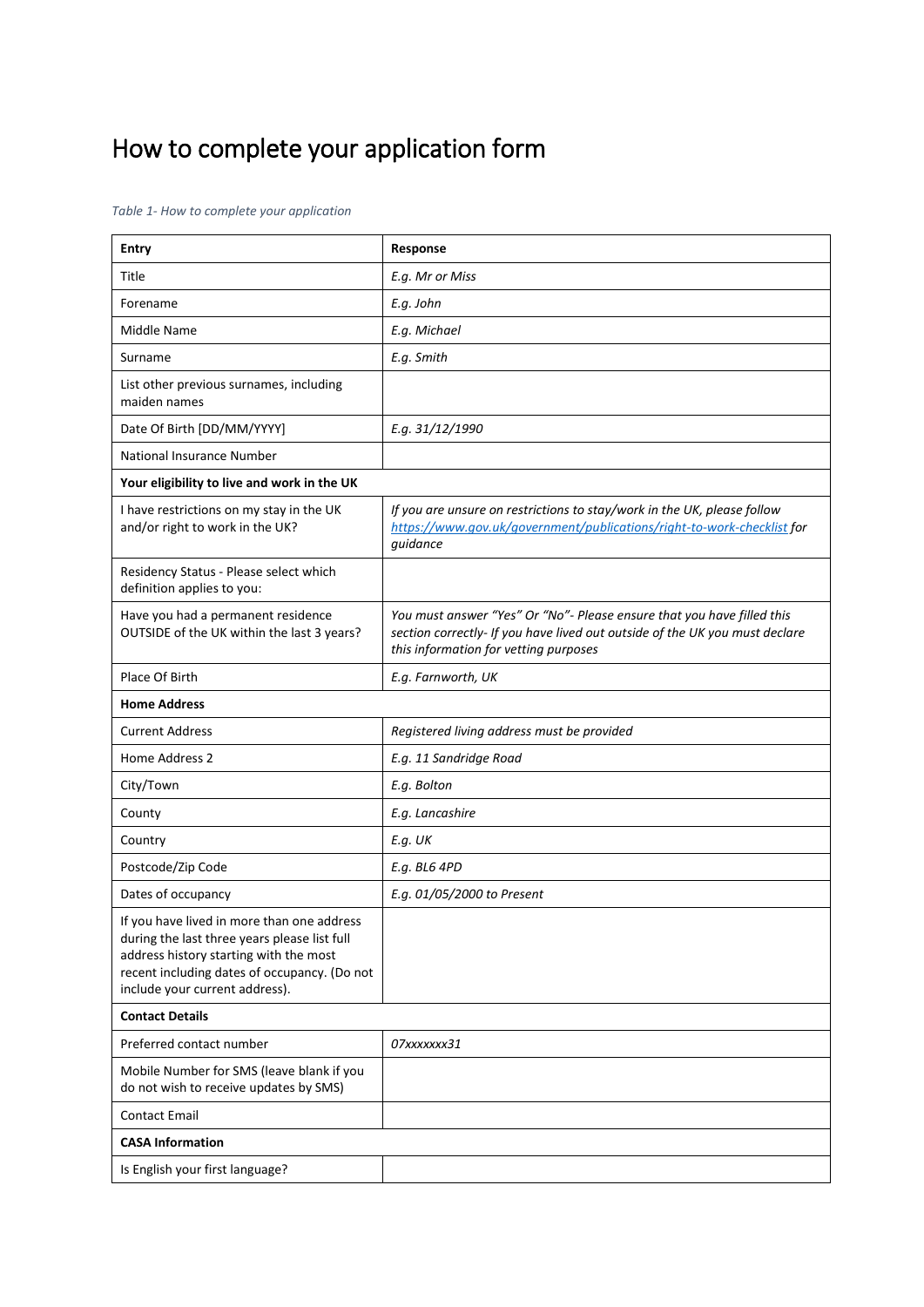| <b>Entry</b>                                                                                                                                                                                             | Response               |  |
|----------------------------------------------------------------------------------------------------------------------------------------------------------------------------------------------------------|------------------------|--|
| What is your Highest Level of Academic<br>Achievement?                                                                                                                                                   | E.g. BA Hons or GCSE's |  |
| What was your previous occupation before<br>applying for the Police Service?                                                                                                                             | E.g. Nurse             |  |
| If other please specify                                                                                                                                                                                  |                        |  |
| In what capacity are you currently employed<br>by the Police?                                                                                                                                            |                        |  |
| <b>Current/Previous Service as a Police Officer</b>                                                                                                                                                      |                        |  |
| Are you currently or have you previously<br>served as a Police Officer with another<br>Force?                                                                                                            | Yes or No              |  |
| If Yes - Which Police Force are you serving<br>in?                                                                                                                                                       |                        |  |
| If Yes - What was your Employee Number                                                                                                                                                                   |                        |  |
| If Yes - What is/was your rank                                                                                                                                                                           |                        |  |
| <b>Current/Previous Service as a Special Constable</b>                                                                                                                                                   |                        |  |
| Are you currently or have you previously<br>served as a Special Constable?                                                                                                                               |                        |  |
| If yes, which Force did you serve in?                                                                                                                                                                    |                        |  |
| If yes, how long did you serve with that<br>force?                                                                                                                                                       |                        |  |
| <b>Current/Previous Service as a PCS&amp;TO</b>                                                                                                                                                          |                        |  |
| Are you currently or are have you previously<br>served as a PCS&TO?                                                                                                                                      |                        |  |
| If yes, which Force did you serve in?                                                                                                                                                                    |                        |  |
| If yes, how long did you serve with this<br>force?                                                                                                                                                       |                        |  |
| <b>HM Forces</b>                                                                                                                                                                                         |                        |  |
| Are you currently or have you previously<br>served in any of the armed forces?                                                                                                                           | Yes or No              |  |
| If Yes, is your expected date of discharge<br>from any of the armed forces (excluding<br>reservists) within the next 12 months or<br>could you be released earlier than your<br>expected discharge date? |                        |  |
| Regiment/Corps                                                                                                                                                                                           |                        |  |
| <b>HM Service Number</b>                                                                                                                                                                                 |                        |  |
| Date From [MM/YYYY]                                                                                                                                                                                      |                        |  |
| Date To [MM/YYYY]                                                                                                                                                                                        |                        |  |
| Are you liable for further service as a<br>Reservist?                                                                                                                                                    |                        |  |
| If Yes, please give details of reserve<br>liabilities:                                                                                                                                                   |                        |  |
| <b>Driving Licence</b>                                                                                                                                                                                   |                        |  |